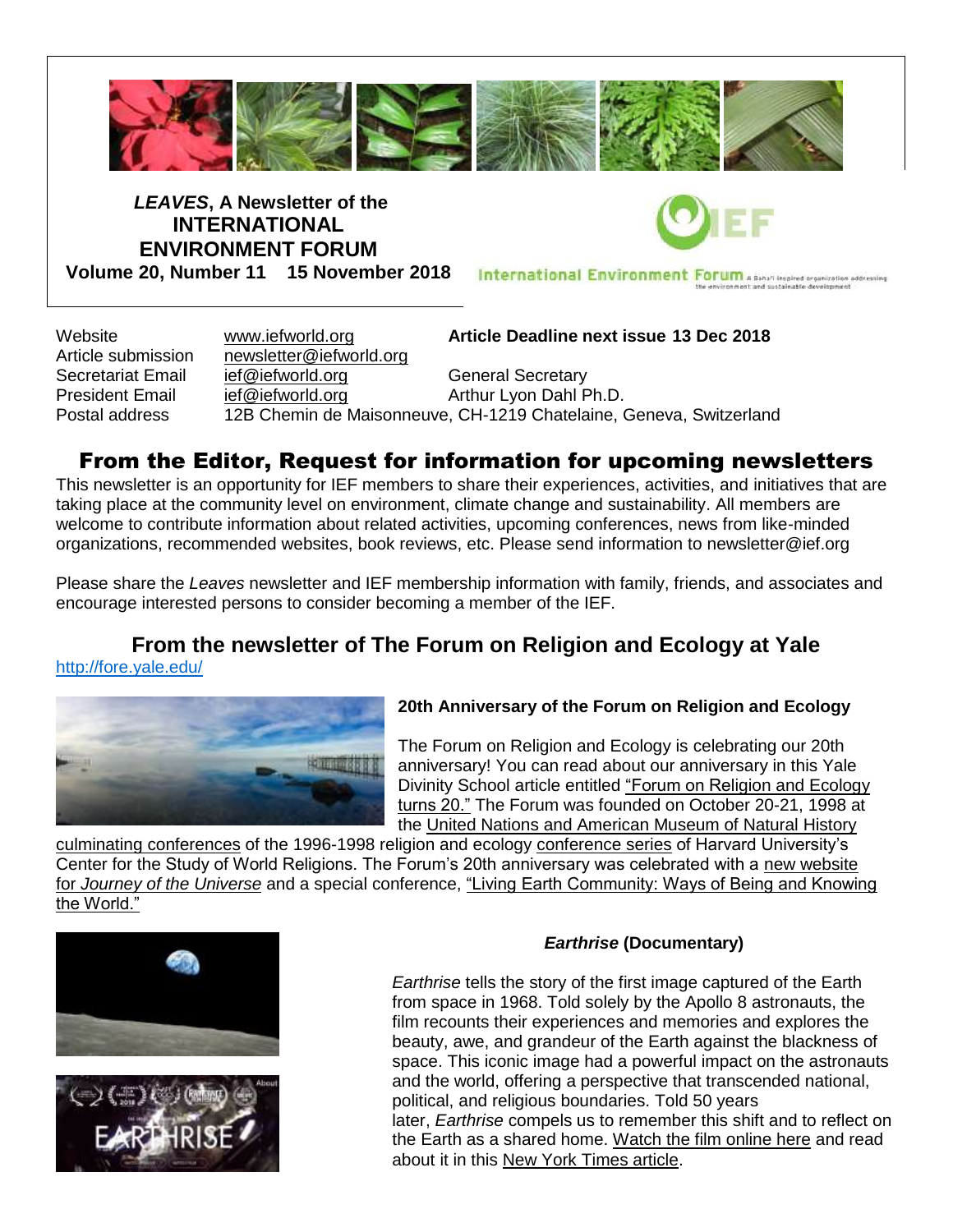### **New International Development Office at the Bahá'í World Center**

On Nov. 9, 2018, the Universal House of Justice sent a letter to the Baha'is of the World announcing the establishment of a new institution at the Faith's World Center―the Bahá'í International Development Organization―charged with the coordination and promotion of efforts being made by Bahá'ís worldwide in the field of social and economic development. Presently amounting to tens of thousands of projects, such efforts are expected to gradually expand, under the guidance of this new office, both in their number and complexity.

https://www.bahai.org/library/authoritative-texts/the-universal-house-of-justice/messages/20181109\_001/1#820534023

#### THE UNIVERSAL HOUSE OF JUSTICE 9 November 2018

To the Bahá'ís of the World Dearly loved Friends,

As the process of the disintegration of a lamentably defective world order gathers momentum in all parts of the planet, engendering hopelessness, confusion, hostility, and insecurity, the hearts of the friends everywhere must be assured, their eyes clear-sighted, their feet firm, as they work patiently and sacrificially to raise a new order in its stead. The guidance of Bahá'u'lláh is the foundation upon which you build. His instruction is clear: "This servant appealeth to every diligent and enterprising soul to exert his utmost endeavor and arise to rehabilitate the conditions in all regions and to quicken the dead with the living waters of wisdom and utterance, by virtue of the love he cherisheth for God, the One, the Peerless, the Almighty, the Beneficent." His divine remedy has been prescribed: "God, the True One, beareth Me witness, and every atom in existence is moved to testify that such means as lead to the elevation, the advancement, the education, the protection and the regeneration of the peoples of the earth have been clearly set forth by Us and are revealed in the Holy Books and Tablets by the Pen of Glory." And His assurance is engraved on every faithful heart: "The betterment of the world can be accomplished through pure and goodly deeds, through commendable and seemly conduct."

During the ministries of 'Abdu'l-Bahá and Shoghi Effendi, the first community of sufficient size that could begin to systematically apply Bahá'u'lláh's teachings to unite material and spiritual progress was that of the believers in the Cradle of the Faith. The steady flow of guidance from the Holy Land enabled the Bahá'ís of Iran to make tremendous strides in but one or two generations and to contribute a distinctive share to the progress of their nation. A network of schools that provided moral and academic education, including for girls, flourished. Illiteracy was virtually eliminated in the Bahá'í community. Philanthropic enterprises were created. Prejudices among ethnic and religious groups, aflame in the wider society, were extinguished within the community's loving embrace. Villages became distinguished for their cleanliness, order, and progress. And believers from that land were instrumental in raising in another land the first Mashriqu'l-Adhkár with its dependencies designed to "afford relief to the suffering, sustenance to the poor, shelter to the wayfarer, solace to the bereaved, and education to the ignorant." Over time, such efforts were augmented by scattered initiatives of other Bahá'í communities in various parts of the world. However, as Shoghi Effendi remarked to one community, the number of believers was as yet too small to effect a notable change in the wider society, and for more than the first half century of the Formative Age the believers were encouraged to concentrate their energies on the propagation of the Faith, since this was work that only Bahá'ís could do—indeed their primary spiritual obligation—and it would prepare them for the time when they could address the problems of humanity more directly.

Thirty-five years ago, circumstances within and outside the community combined to create new possibilities for greater involvement in the life of society. The Faith had developed to the stage at which the processes of social and economic development needed to be incorporated into its regular pursuits, and in October 1983 we called upon the Bahá'ís of the world to enter this new field of endeavor. The Office of Social and Economic Development was established at the Bahá'í World Centre to assist us in promoting and coordinating the activities of the friends worldwide. Bahá'í activities for social and economic development, at whatever level of complexity, were at that time counted in the hundreds. Today they number in the tens of thousands, including hundreds of sustained projects such as schools and scores of development organizations. The broad range of current activities spans efforts from villages and neighborhoods to regions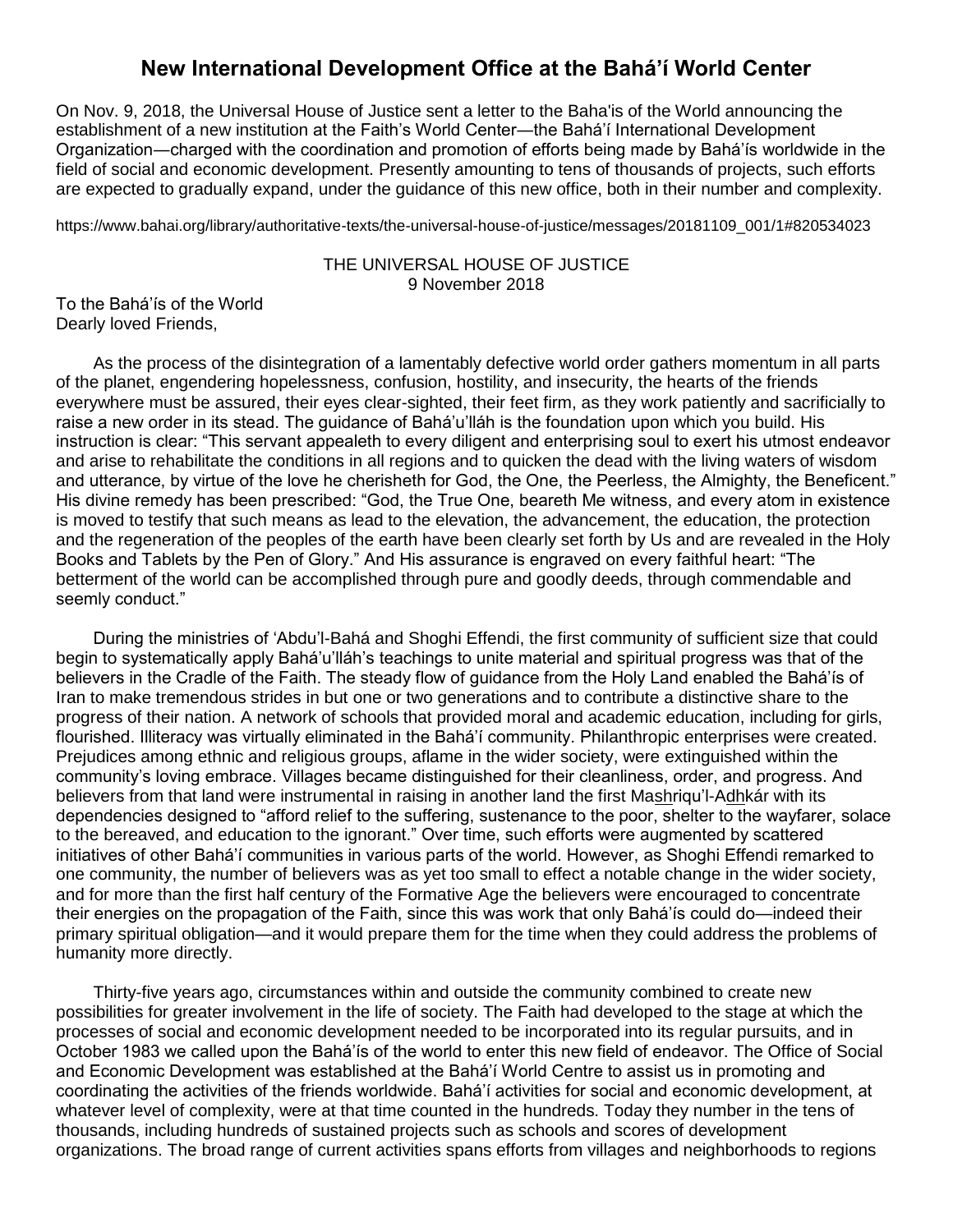and nations, addressing an array of challenges, including education from preschool to university, literacy, health, the environment, support for refugees, advancement of women, empowerment of junior youth, elimination of racial prejudice, agriculture, local economies, and village development. The society-building power of Bahá'u'lláh's Cause has begun to be more systematically expressed in the collective life of the friends as a result of the acceleration of the process of expansion and consolidation, especially in advanced clusters.

Beyond this, of course, countless believers, through their professional and voluntary efforts, contribute their energies and insights to projects and organizations established for the common good.

Once again, then, we find that forces inside and outside the Faith have made possible a new stage in the work of social and economic development in the Bahá'í world. Therefore, on this sacred occasion of the Festivals of the Twin Birthdays, we are pleased to announce that the Office of Social and Economic Development now effloresces into a new world-embracing institution established at the World Centre, the Bahá'í International Development Organization. In addition, a Bahá'í Development Fund will be inaugurated, from which the new organization will draw to assist both long-standing and emerging development efforts worldwide; it will be supported by the House of Justice, and individuals and institutions may contribute to it.

A five-member board of directors will be appointed which will function as a consultative body to promote and coordinate the efforts of the worldwide community in social and economic development. The directors will serve for a term of five years beginning on the Day of the Covenant. Operating at the spiritual and administrative centre of the Faith, the board will consult with the Universal House of Justice and the International Teaching Centre to ensure that the development work is coherent with the many endeavors of the Bahá'í world. The new institution will begin by assuming the functions and mandate previously carried out by the Office of Social and Economic Development and then gradually grow in capacity to discharge them on an expanding scale and at higher levels of complexity. It will reinforce the efforts of Bahá'í individuals, communities, and institutions worldwide to extend and consolidate the range of their activities. It will help to strengthen institutional capacity for social and economic development in national communities, including through the creation of new agencies and the emergence of advanced development organizations. It will promote, on an international scale, approaches to development and methodologies that have proven effective. It will keep abreast of findings in the development field and explore their application in consonance with spiritual principles with assistance from Bahá'ís with relevant training. It will form networks of resource persons and such institutional arrangements across continents as are necessary for carrying out its various lines of action. Above all, like the Office of Social and Economic Development before it, its primary purpose will be to facilitate learning about development by fostering and supporting action, reflection on action, study, consultation, the gathering and systematization of experience, conceptualization, and training—all carried out in the light of the Teachings of the Faith.

Upon the Arc on Mount Carmel that surrounds the resting places of members of the Holy Family, Shoghi Effendi anticipated both the raising of edifices and the establishment of international institutions administrative, scientific, and social—that would flourish under the auspices of the Faith of Bahá'u'lláh. This new institution for social and economic development will grow and evolve over the decades and centuries ahead according to the needs of humanity and under the direction of the House of Justice until the material and spiritual civilization anticipated by Bahá'u'lláh is realized in this contingent world.

Ultimately, of course, the work of Bahá'í social and economic development rests in the hands of the friends everywhere. To take full advantage of the opportunities emerging, one need look no further for encouragement and insight than to the perfect Exemplar of the Bahá'í teachings. Consider His words: "We should continually be establishing new bases for human happiness and creating and promoting new instrumentalities toward this end. How excellent, how honorable is man if he arises to fulfill his responsibilities; how wretched and contemptible, if he shuts his eyes to the welfare of society and wastes his precious life in pursuing his own selfish interests and personal advantages. Supreme happiness is man's, and he beholds the signs of God in the world and in the human soul, if he urges on the steed of high endeavor in the arena of civilization and justice."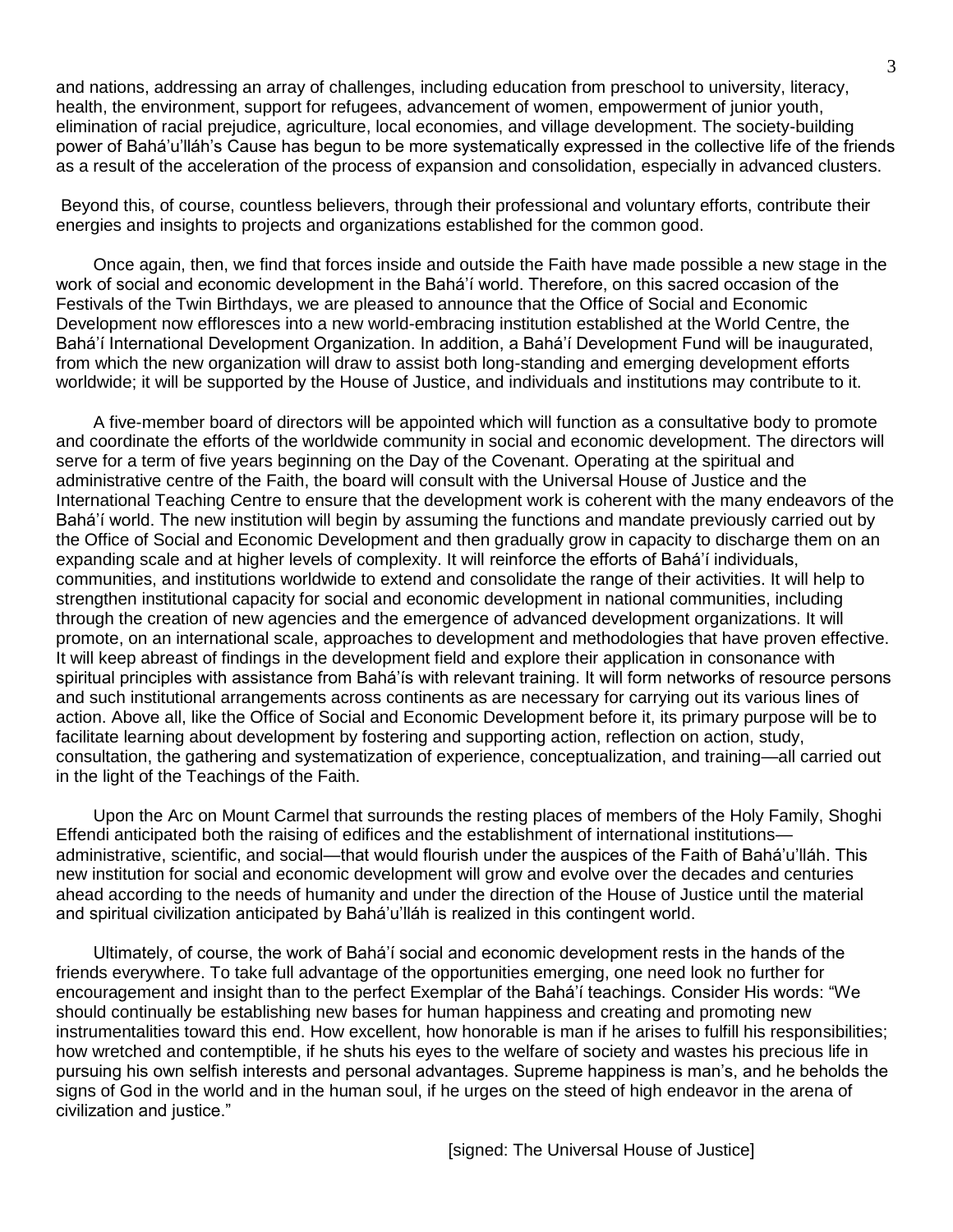### **Paris Peace Forum and Global Governance**

Since winning the New [Shape Prize](https://iefworld.org/node/925) for the proposal "**Global Governance and the Emergence of Global Institutions for the 21st Century**", the effort now is to make these proposals for UN reform known to a wider audience. IEF is hosting a [web page for the governance project](https://iefworld.org/governanceWG) while its own web site is still under development, including a report on the awarding of the prize and a recent [paper](https://iefworld.org/node/949) describing the evolution of the proposal.

The team of Augusto Lopez-Claros and IEF members Maja Groff and Arthur Dahl has expanded with the support of the Global Challenges Foundation to include IEF members Sylvia Karlsson-Vinkhuyzen and Joachim Monkelbaan, as well as some distinguished experts including a leading anti-corruption judge from Guatemala, and a former Chief Justice and President of Bolivia. The working group met in Paris on 9-10 November to work on their book to be published next year by Cambridge University Press.



Paris Peace Forum

They were then invited to present their proposal, along with other winners of the New Shape Prize, at the [Paris Peace](https://parispeaceforum.org/)  [Forum](https://parispeaceforum.org/) convened by French President Macron on 11-13 November. The Forum was opened by a gathering of world leaders including the UN Secretary General and many Heads of State. This was followed by two days of debate on solutions working for peace in the world and supporting multilateralism among the leaders of 120 selected projects from around the world. There were stands in the Space for Solutions, pitches to present the many projects invited to participate,

and forums for discussion of the themes considered, with many opportunities for networking and collaboration.

A declaration on trust and security in cyberspace was signed by many governments and internet companies. Launchings included a Pact for the Environment and a report on Information without Borders. A hackathon assembled 80 participants to develop 15 solutions to international problems. The Paris Peace Forum will become an annual event in November each year, possibly with regional Peace Forums in between.





Stands with projects at Paris Peace Forum Pitches to present projects at Paris Peace Forum

Joachim Monkelbaan has also led a team with a programme for a **Sustainability Leadership Lab** that has reached the semi-finals in the Educator's Challenge of the Global Challenges Foundation, which was also featured at the Paris Peace Forum.

In addition to the Paris Peace Forum itself, the IEF members presented their project to an enthusiastic group of a hundred students at Sciences Po, the prestigious French university of political sciences, organized by their United Nations Association, and at two events at the French National Baha'i Centre.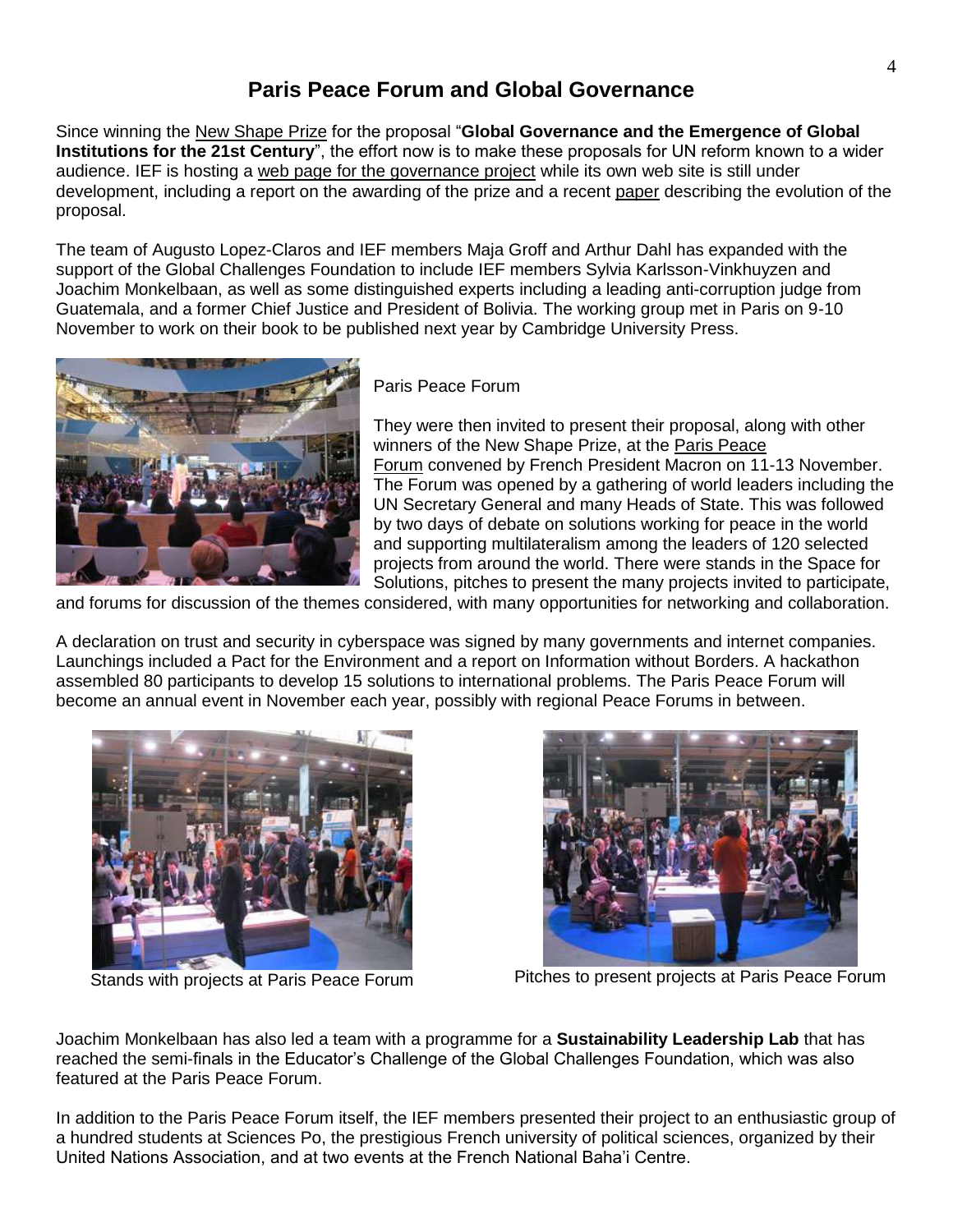

Lecture on governance at Sciences Po

Arthur Dahl continued on to London to participate in a luncheon on 14 November at the British Parliament in commemoration of interfaith week and the twin anniversaries of the birth of the founders of the Baha'i Faith. The luncheon, organised by the All Party Parliamentary Group on the Baha'i Faith, was held in the Churchill Room of the Houses of Parliament, with Members of Parliament, religious leaders and other dignitaries in attendance. Arthur was the featured speaker on [Integration in a World](https://iefworld.org/ddahl18o) 

[Community,](https://iefworld.org/ddahl18o) describing the need for more effective global governance and outlining the proposals for UN reform. This was followed by an evening meeting for youth at the United Kingdom National Baha'i Centre.

## **ECPD International Conference**

#### **A New Concept of Human Security**

XIV International Conference of the European Center for Peace and Development, Belgrade, Serbia, 26 October 2018

The International Environment Forum continued its longstanding collaboration with the [European Center for](http://www.ecpd.org.rs/)  [Peace and Development](http://www.ecpd.org.rs/) (ECPD) University for Peace established by the United Nations, at its 14th international conference "**[A New Concept of Human Security](http://www.ecpd.org.rs/index.php/meetings/conferences/218-ecpd-international-conference-a-new-human-concept-of-security-belgrade-city-hall-26-27-october-2018)**" at the Belgrade City Hall, Serbia, on 26 October 2018. At the request of the president of the ECPD Council, H.E. Prof. Dr. Federico Mayor, former Director-General of UNESCO, IEF President Arthur Dahl was asked to prepare the [Concept Note](https://iefworld.org/fl/ECPD_ConceptNote2018) for the conference and to serve as rapporteur for the conference, preparing the final [report](http://www.ecpd.org.rs/pdf/2018/CONFERENCE/ECPD_Conference_2018_-_Report.pdf) based on the forty papers presented. He also presented a paper on **[Integration through shared values](https://iefworld.org/ddahl18m)** and shared recollections of [Maurice Strong,](https://iefworld.org/node/848) Secretary-General of both the 1972 United Nations Conference on the Human Environment in Stockholm and the 1992 United Nations Conference on Environment and Development (Earth Summit) in Rio de Janeiro, and first Executive Director of UNEP, at a book launching commemorating his life.

On 27-28 October, Arthur chaired the 6th Global ECPD Youth Forum on **Youth Power for the Common Future** where 26 additional papers were presented, including his own paper on "Navigating the Future with a Moral Compass". The forum included a number of workshops teaching career skills useful to nearly a hundred youth from many countries. Arthur led a discussion of the conclusions of the Youth Forum, and presented ECPD certificates to all the participants.

**Global Governance and the Emergence of Global Institutions for the 21st Century** A working group supported by the Global Challenges Foundation



- The original members of the group are - Augusto Lopez-Claros, Senior Fellow, School of Foreign Service, Georgetown University, and World Bank, Bolivia/USA
- Arthur Lyon Dahl, President, International Environment Forum and retired senior official of UN Environment, Switzerland
- Maja Groff, international lawyer based in The Hague, Canada/Netherlands winners of the New Shape Prize for this project in
- May 2018.

Additional members are being added to the working group.

The first product of the working group will be a book to be published next year by Cambridge University Press. **[Summary Paper](https://iefworld.org/node/949)** on the working group proposal November 2018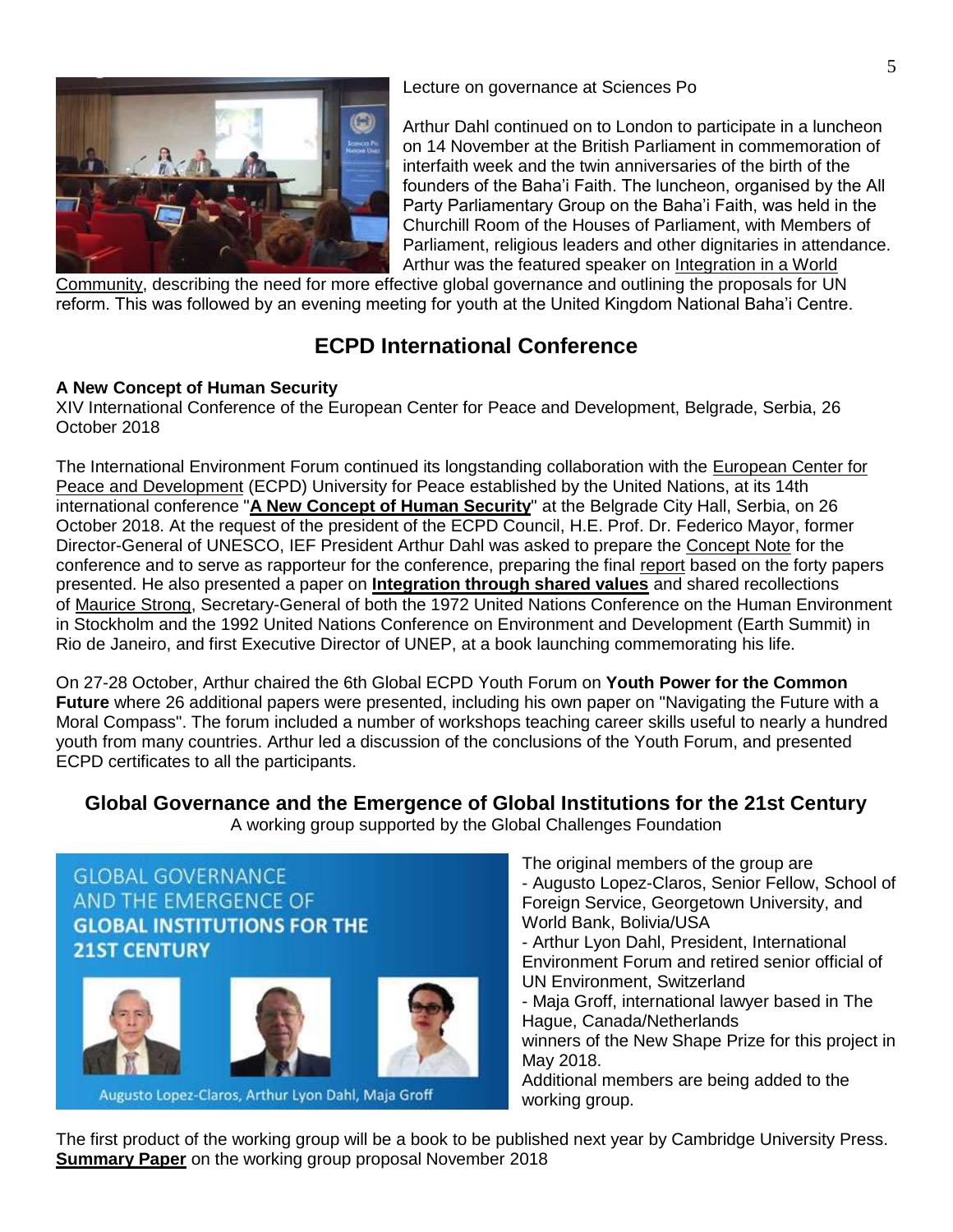**Diagram of proposed revisions to the United Nations and the UN Charter:**

# **GLOBAL INSTITUTIONS FOR THE 21ST CENTURY**



On 5 November 2018, the Baha'i International Community in New York hosted an event "**Global Governance in an Age of Transition: The Current and Future Role of the United Nations**" featuring our proposal (see the [separate report\)](https://iefworld.org/node/952).

The working group is presenting at the **Paris Peace Forum** on 11-13 November 2018.

### **The Global Challenges Foundation**

The Global Challenges Foundation [\(https://globalchallenges.org/en\)](https://globalchallenges.org/en) was founded in 2012 by Swedish financial analyst and author Laszlo Szombatfalvy, with the aim to contribute to reducing the main global problems and risks that threaten humanity.

The Foundation is particularly concerned about a number of risks that could threaten the existence of at least a tenth of the Earth's population, referred to as global catastrophic risks. These include climate change, other large-scale environmental damage, politically motivated violence, extreme poverty and population growth. These five main challenges are interdependent and influence each other detrimentally, requiring immediate joint action by the world's states. As these risks include the greatest threats to humanity, they should be on top of the international political agenda in order to ensure safety for existing and future generations.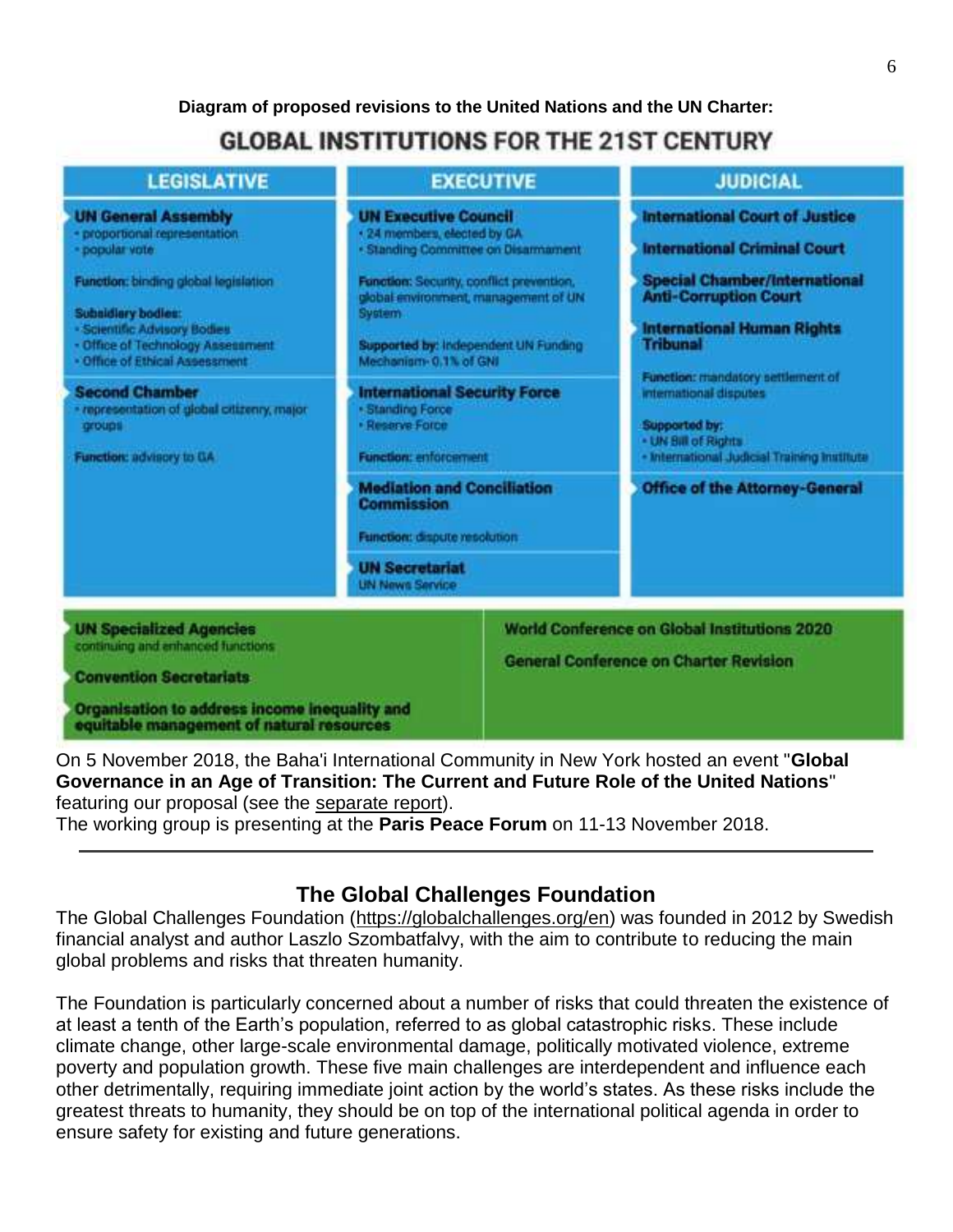[Quarterly Report of the Global Challenges Foundation](https://www.globalchallenges.org/en/our-work/quarterly-reports/from-idea-to-prototype) November 2018, "From Idea to Prototype" includes an update on our work.

In November 2016, the Global Challenges Foundation (GCF) launched a global prize competition, "**The Global Challenges Prize 2017: A New Shape**", which challenged thinkers all over the world to formulate proposals for new models of how the major global risks could be managed more effectively and equitably to avoid an extreme global catastrophe in coming decades. The New Shape Prize was the biggest competition of its kind, seeking improved frameworks of global governance of global catastrophic risks. During the time it was open for submissions from November 2016 to September 2017, it received 2,702 entries from 122 countries.

### **The New Shape Prize**

The New Shape Prize was awarded at the [New Shape Forum](https://globalchallenges.org/en/our-work/new-shape-forum) in Stockholm, Sweden, 26-30 May 2018. See our [Report on the New Shape Forum.](https://iefworld.org/node/925)

Our proposal "**Global Governance and the Emergence of Global Institutions for the 21st Century**" by Augusto Lopez-Claros, Arthur Lyon Dahl and Maja P.C.E. Groff, was the first of three winners of the New Shape Prize awarded on 30 May 2018.



Maja Groff presenting at the New Shape Forum

The summary of our proposal as a finalist is at **[Global Governance and the](https://globalchallenges.org/en/our-work/the-new-shape-prize/finalists/global-governance-and-the-emergence-of-global-institutions-for-the-21st-century)  [Emergence of Global Institutions for the 21st Century](https://globalchallenges.org/en/our-work/the-new-shape-prize/finalists/global-governance-and-the-emergence-of-global-institutions-for-the-21st-century)**, and you can see the **[Full Proposal](https://iefworld.org/node/939)** as submitted to the GCF.

### **New York Event on Global Governance Global Governance in an Age of Transition: The current and future role of the United Nations**

Baha'i International Community United Nations Office, New York, 5 November 2018



On 5 November 2018, the Bahá'í International Community United Nations Office in New York organized an event on "Global Governance in an Age of Transition: The current and future role of the United Nations" featuring New Shape Prize awardees Augusto Lopez Claros, Maja Groff and Arthur Dahl, the latter two both members of the International Environment Forum.

The event was opened by H.E. Ms. Irina Schoulgin Nyoni, Ambassador and Deputy Permanent Representative of Sweden at the United Nations, and moderated by Ms. Bani Dugal, Principal Representative of the Bahá'í International Community to the UN. Augusto Lopez-Claros provided an historical perspective on global governance and UN reform, and highlighted some elements of their prize-winning proposal, including reform of the General Assembly to pass legislation binding on governments, creation of a second chamber representative of the peoples of the world and civil society, establishment of an International Security Force, and giving the UN an independent funding mechanism. Maja Groff, speaking from The Hague, described the progress made over

more than a century in international treaty law, continuing up to the present with the International Criminal Court, international tribunals, and the treaty banning anti-personnel mines.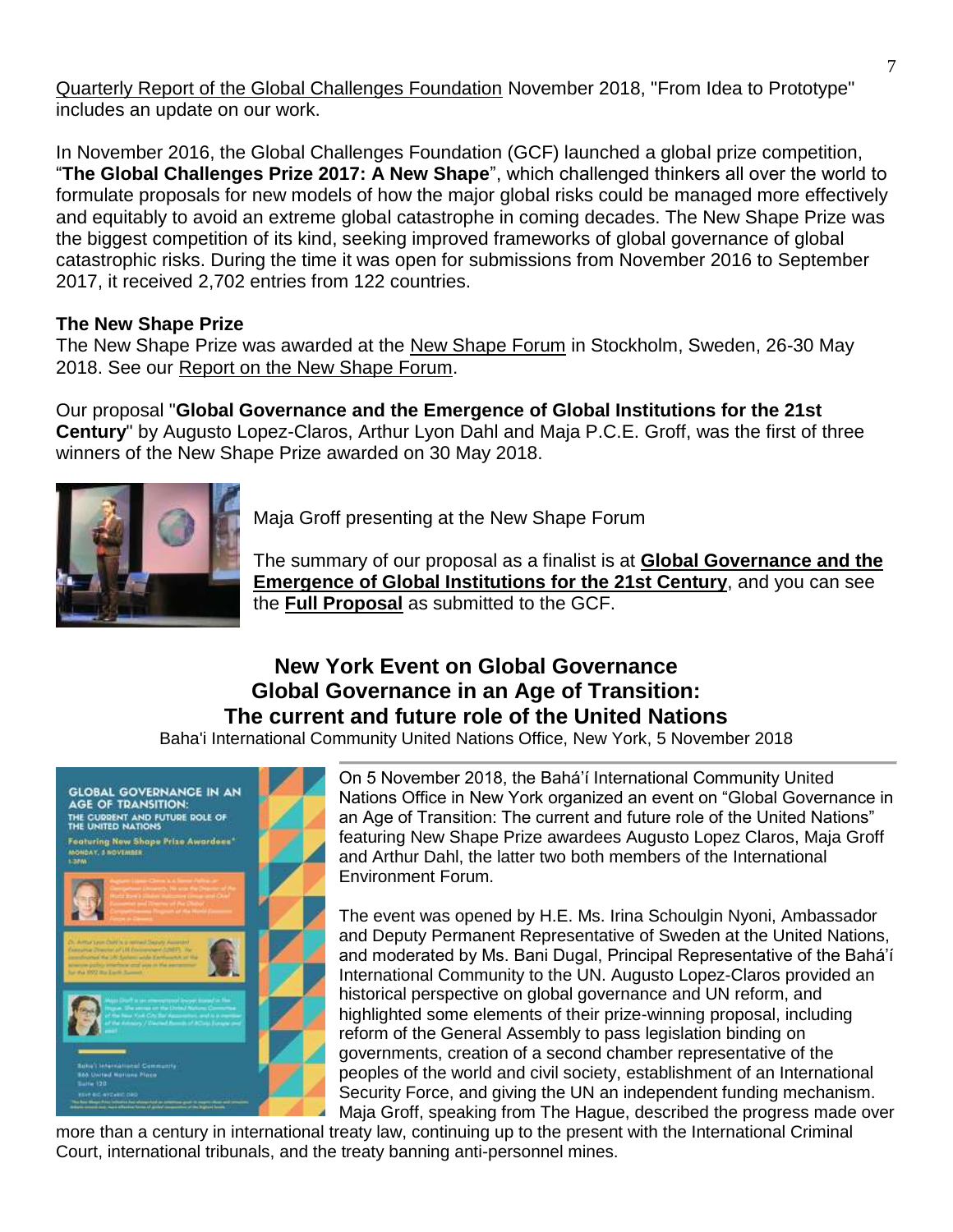Arthur Dahl discussed new global risks that have arisen since the UN was founded, including climate change; global pollution by plastics, pesticides and other products created by industry; resource depletion threatening the planetary capacity to produce food, provide water, and supply other natural resources; and inequality growing as wealth escapes from national control and corruption spreads. To respond, the UN needs a capacity for binding legislation and enforcement in these areas, scientific advisory processes to set planetary boundaries to be respected, and negotiating mechanisms to share equitably the efforts needed to stay within those boundaries. Technology assessment is also needed for emerging risks associated with geoengineering, artificial intelligence, and the use of the Internet for social manipulation, among others.

In exploring practical ways forward to implement these proposals, it must be acknowledged that national sovereignty is already eroding with globalisation, and the autonomy of states today is protected best by global cooperation on these issues beyond national control. It will be important to build trust that new global institutions will act in the common interest. The example in Europe which started by ceding national sovereignty in a limited area with obvious joint benefits, coal and steel for reconstruction after the war, and once that was successful gradually expanded the scope of regional institution, could be a model to follow, perhaps starting with more binding commitments to address climate change. A number of steps forward towards reform do not require charter revision and could start immediately. If charter reform proves impossible because of the veto of permanent members, then willing governments could call a charter replacement conference, get the new organisation started with a more reliable funding mechanism, and then leave the old UN behind, integrating all that is good in the UN into the new organisation.

The global governance proposals are now being expanded into a book. They include scenarios of possible ways forward, from governments agreeing voluntarily to these changes, through step-wise progress resulting from various crises, to action by the survivors after the third world war. A world conference to discuss UN reform could be held in 2020 for the 75th anniversary of the UN, coinciding also with the extension of commitments under the Paris Agreement on Climate Change.

After the presentations, comments were provided by H.E. Mr. Christian Wenaweser, Ambassador Extraordinary and Plenipotentiary, Permanent Representative of Liechtenstein to the UN, who expressed concern that international law was under assault from those who do not believe in the UN and wish to return to absolute national sovereignty, and wondered how to address this. John Wilmoth, Director, UN Population Division of the Department of Economic and Social Affairs, speaking on behalf of Elliot Harris, UN Assistant Secretary-General for Economic Development and Chief Economist, highlighted the need for a rules-based multilateral system to correct the failure to share equitably the fruits of globalization which had let to the loss of confidence in international organizations. The Sustainable Development Goals had opened a new era in global governance in which no one should be left behind. The event closed with questions from the audience and responses from the project presenters.

For more information on the proposals, see the page on the [Global Governance working group.](https://iefworld.org/governanceWG)

### **Man of the Trees: Pioneering environmentalist remembered**



To read the story online, view more photos, or listen to the podcast, visit [news.bahai.org.](https://kgrn2wvd.r.us-west-2.awstrack.me/L0/https:%2F%2Fnews.bahai.org%2Fstory%2F1292%2F/2/01010166e9a28742-38c20786-1712-474c-b40d-bedf166dafb5-000000/II6ppfxEg-eew4CiI8COJqphnEM=83)

**Listen to a podcast about Richard St. Barbe Baker at [news.bahai.org/podcast.](https://kgrn2wvd.r.us-west-2.awstrack.me/L0/https:%2F%2Fnews.bahai.org%2Fpodcast%2F/1/01010166e9a28742-38c20786-1712-474c-b40d-bedf166dafb5-000000/iajWxxoUrGCrzieeYx9PKwxpb_g=83)**

OXFORD, United Kingdom, 6 November 2018, (BWNS) —The International Tree Foundation is in the midst of an ambitious plan—plant 20 million trees in and around Kenya's highland forests by 2024, the organization's centenary.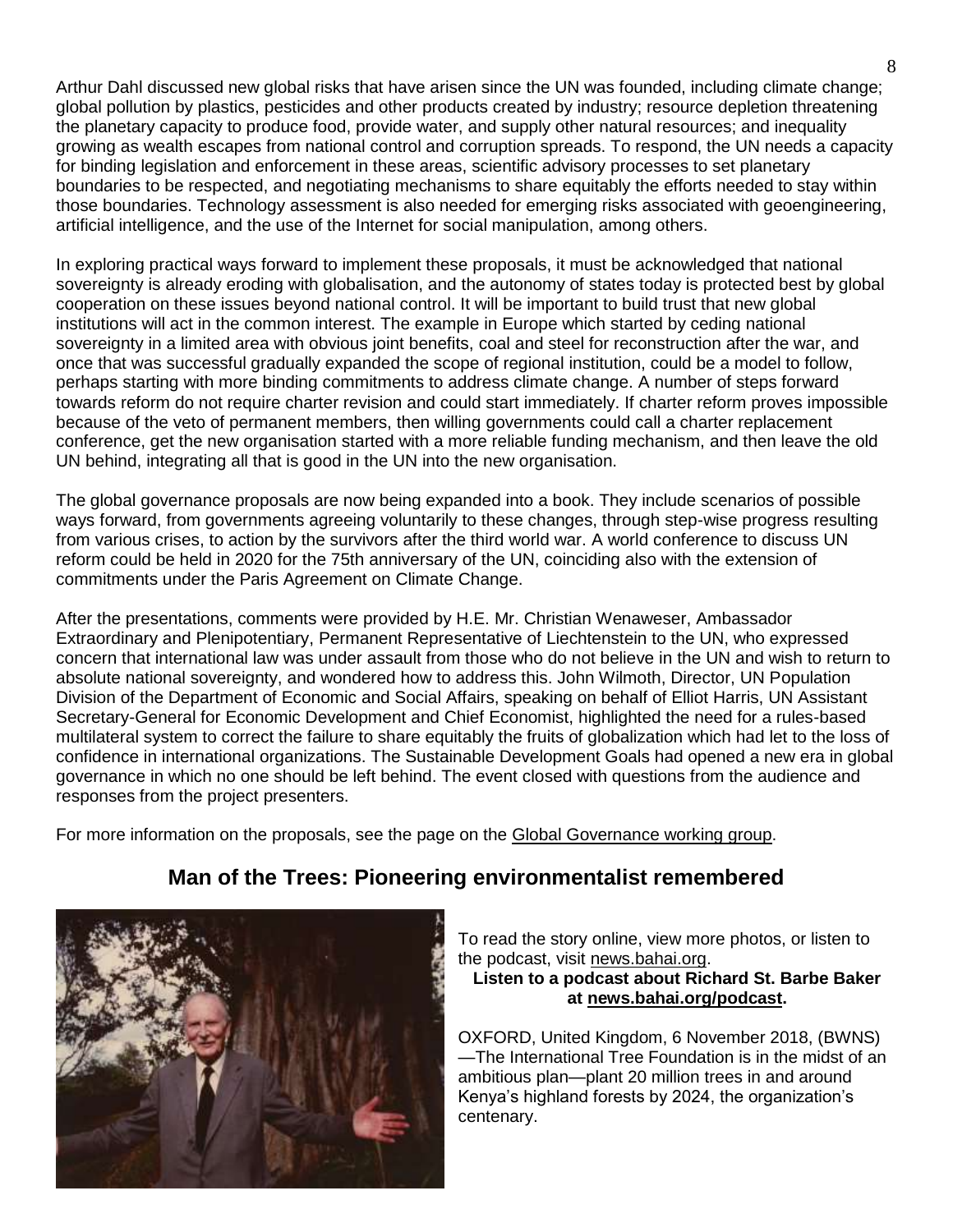That goal is one of the many living expressions of the ideals espoused by Richard St. Barbe Baker (1889-1982), founder of the organization. Mr. Baker, who was best known as St. Barbe, was a pioneering environmentalist and early British Baha'i who had a far-reaching vision and initiated practices that have become common and widespread today.

A re-evaluation of this influential environmental pioneer is now under way, thanks to the work of the International Tree Foundation and the publication of a new biography. The recent attention comes at a time that the consequences of global climate change are increasingly apparent to humanity.

"Long before the science of climate change was understood, he had warned of the impact of forest loss on climate," writes Britain's Prince Charles, in the forward of the new biography about St. Barbe. "He raised the alarm and prescribed a solution: one third of every nation should be tree covered. He practiced permaculture and agro-ecology in Nigeria before those terms existed and was among the founding figures of organic farming in England."

Having embraced the Baha'i Faith as a young man in 1924, throughout his adventurous life, St. Barbe found in the teachings of Baha'u'llah the embodiment of his highest aspirations for the world. His deep faith was expressed in a love for all forms of life and in his dedication to the natural environment.

"He talks about the inspiration he received from the Faith and from the writings of Baha'u'llah and 'Abdu'l-Baha," explains Paul Hanley, the author of a new biography about St. Barbe—*Man of the Trees: Richard St. Barbe Baker, the First Global Conservationist*. "St. Barbe had a world embracing vision at a time when that wasn't really common. His frame of reference was the whole world."

St. Barbe noted this connection with Baha'u'llah's vision of the oneness of humanity when he went on pilgrimage to the Shrine of Baha'u'llah.

"(H)ere at Bahji (Baha'u'llah) must have spent his happiest days. He was a planter of trees and loved all growing things. When his devotees tried to bring him presents from Persia the only tokens of their esteem that he would accept were seeds or plants for his gardens," St. Barbe later wrote in his diary, quoted in Mr. Hanley's book.

St. Barbe then recalled a passage from Baha'u'llah's writings: "'Let not a man glory in this, that he loves his country; let him rather glory in this, that he loves his kind.' Yes, I thought, humankind, humanity as a whole. Was it not this for which I had been striving to reclaim the waste places of the earth? These were the words of a planter of trees, a lover of men and of trees."

St. Barbe also maintained a sustained contact with Shoghi Effendi, who encouraged him in dozens of letters and sought his advice when selecting trees for Baha'i Holy Places in Akka and Haifa. St. Barbe described how the inscribed copy of The Dawn-Breakers that Shoghi Effendi sent him became his "most treasured possession."

"I would read it again and again, and each time capture the thrill that must come with the discovery of a New Manifestation," St. Barbe wrote.

The International Tree Foundation, which St. Barbe originally named Men of the Trees, is just one of many organizations he established in his lifetime. It is estimated that, as a result of his efforts, the organizations he founded, and those he assisted, some 26 billion trees have been planted globally. He was so dedicated to tree planting, in fact, that he took an international trip at age 92 to plant a tree in memory of a close personal friend, a former prime minister of Canada. St. Barbe died a few days after accomplishing the purpose of that trip. "I think people should know about Richard St. Barbe Baker because his legacy still lives on," says the Foundation's chief executive, Andy Egan.

"Today we try to walk in St. Barbe's footsteps," adds Paul Laird, the Foundation's programs manager. "We have a sustainable community forestry program, which reaches out and tries to work particularly with groups and local communitybased organizations that are close to the real situation—the people themselves doing things for themselves, who understand the threats of land degradation and forest loss, and what that actually means for them."

From early childhood in England, St. Barbe was attracted to gardening, botany, and forestry. He would run among his family's trees, saluting them as if they were toy soldiers. Later, as a young man awaiting the start of his university classes in 1912, he took a job as a logger where he lived in Saskatchewan, Canada. He could no longer treat the trees as his friends.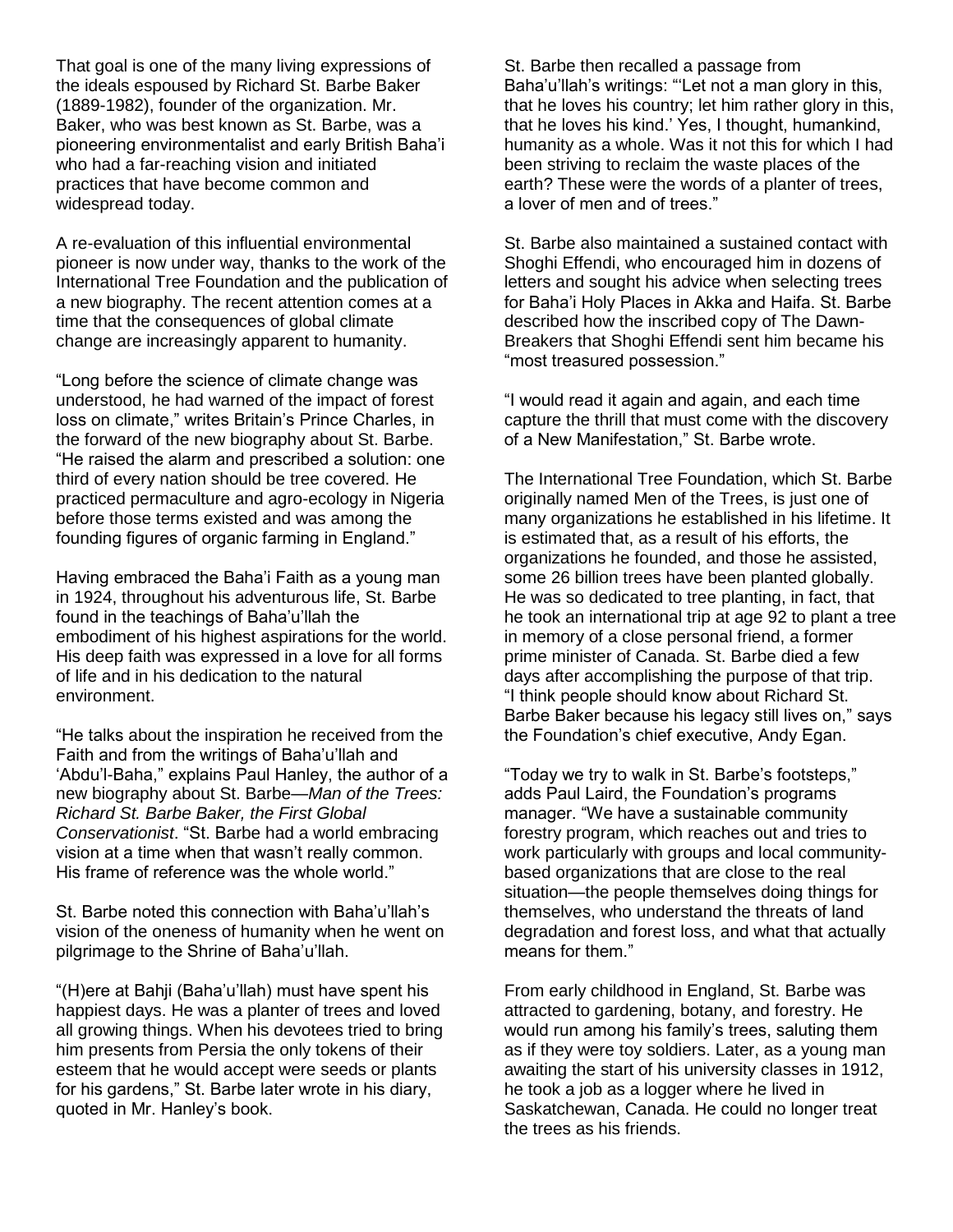"This area had been virgin forest and one evening, as I surveyed the mass of stricken trees littering the ground, I wondered what would happen when all these fine trees had gone," St. Barbe wrote at the time. "The felling was wasteful, and I felt sick at heart"

That experience would be a defining one for St. Barbe. He decided to study forestry at Cambridge University, beginning a lifetime dedicated to global reforestation. Afterward, he moved to British-ruled Kenya, where he set up a tree nursery. While there, he witnessed the effects of centuries of land mismanagement.

Working as a colonial forester, St. Barbe was expected to employ top-down forest management practices. This went against the practices of the indigenous Kikuyu people, who used a traditional method of farming where they burned down trees to create rich soil. St. Barbe wanted to encourage a form of agriculture that promotes the growth of a forest conducive to farming while also protecting the soil from erosion and respecting the culture and wisdom of the local population. The tribal leaders were not open to the planting of new trees, calling this "God's business."

To honor the traditions of the Kikuyu people and promote an awareness of their significant role in tree planting and conservation, St. Barbe looked to one of their long-held traditional practices—holding dances to commemorate significant moments. From this integration of cultural values and environmental stewardship was born the Dance of the Trees in 1922.

"So instead of trying to push them and force them into tree planting, he said let's make this consistent with the culture. So he approached the elders there, discussed it with them and they had this Dance of the Trees which led to the formation of the Men of the Trees," says Mr. Hanley.

Along with the Men of the Trees' co-founder, Chief Josiah Njonjo, St. Barbe developed a deeper understanding of the important ecological, social, and economic roles of trees in the life of humanity.

"Behind St. Barbe Baker's prescience was his deep spiritual conviction about the unity of life," Charles, the Prince of Wales, writes. "He had listened intently to the indigenous people with whom he worked."

St. Barbe's ventures into what is now called social forestry were looked upon with some skepticism. As a colonial forester, he was expected to protect forests that belonged to governments.

"He was extraordinary in that he broke through that," says Mr. Laird. "He saw that fundamentally these forests belonged to the people of Kenya and you needed to work with the people to conserve the forests."

This community-led approach remains core to the work of the International Tree Foundation.

"His caring nature for all life is something that really shines through," says Mr. Egan. "He very much helped to give birth to this idea that it wasn't just a professional thing about planting trees. It was something that ordinary people in communities could and should be doing. In a way they're in the best place to actually protect the forests…so their role should be very much recognized and supported and celebrated."

In researching St. Barbe's biography, Mr. Hanley discovered that the forester "was definitely very advanced in his thinking. And his whole philosophy of the integration and unity of human society, but also of the natural world, were fairly radical concepts at the time."

When St. Barbe first encountered the teachings of Baha'u'llah in 1924, he found his ideas of nature and humanity confirmed. A Christian with a deep respect for indigenous religious traditions, St. Barbe recognized the truth in Baha'u'llah's teachings about oneness—the oneness of religion, the oneness of humankind, and the interconnectedness of all life. The Faith's writings also employ imagery from nature to help convey spiritual truths.

"I began to read some translations from the Persian," St. Barbe wrote, reflecting on his pilgrimage to the Shrine of Baha'u'llah. "'In the garden of thy heart plant naught but the rose of love.' I was enthralled by the sublimity of the language. Here was beauty personified."

In 1929, while on a mission to establish a branch of the Men of the Trees in the Holy Land, St. Barbe traveled to Haifa to visit Baha'i sacred sites. Pulling up in his car outside of the home of Shoghi Effendi, St. Barbe was surprised to see the Guardian of the Baha'i Faith coming out to welcome him and handing him an envelope. It contained a subscription to join the Men of the Trees,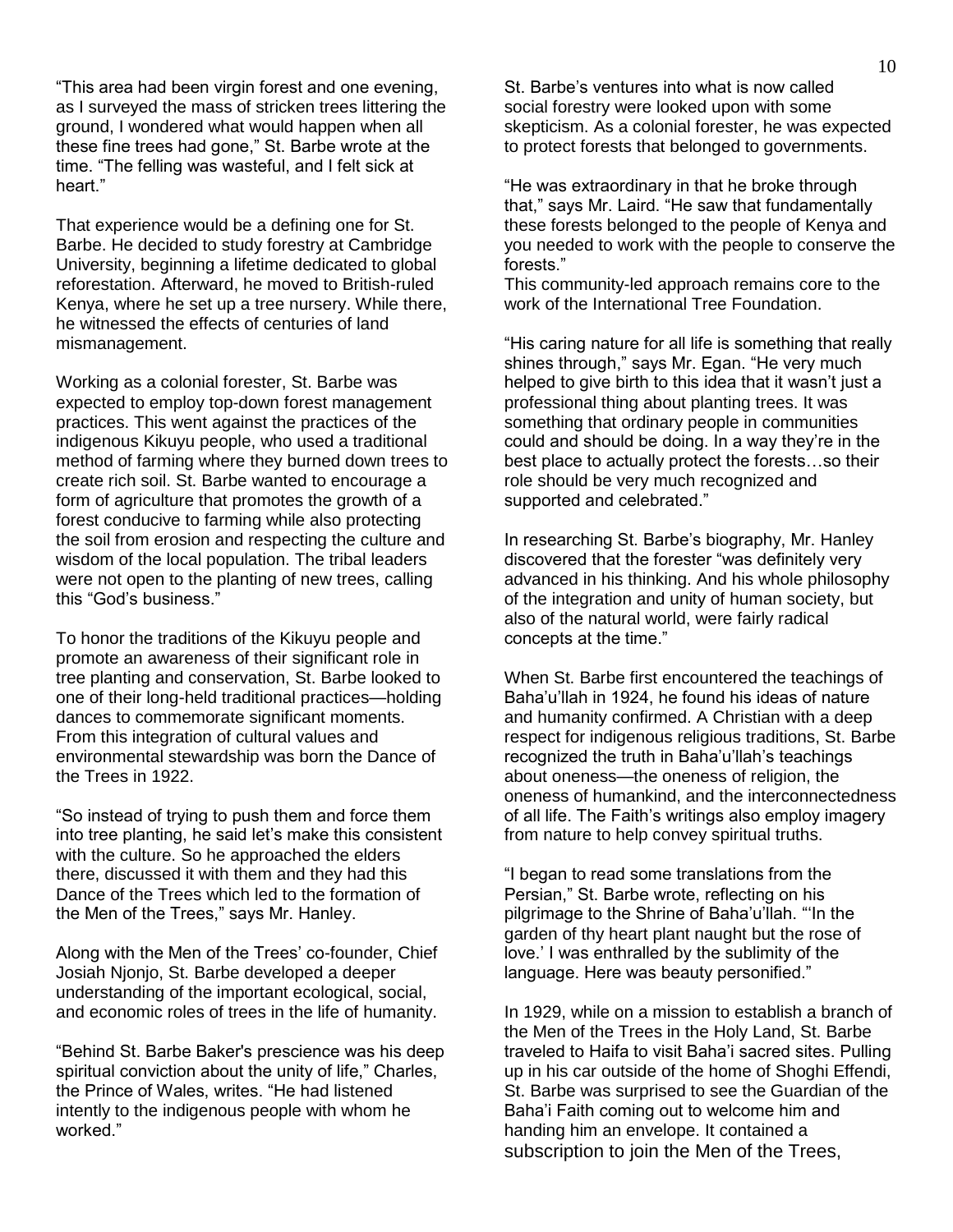making Shoghi Effendi the organization's first life member.

"He talks about the meeting with the Guardian as the most significant moment in his life, and it really…galvanized him," says Mr. Hanley.

Through a continued correspondence, Shoghi Effendi encouraged St. Barbe's efforts. For 12 consecutive years, he sent a message to the World Forestry Charter gatherings, another of St. Barbe's initiatives, which were attended by ambassadors and dignitaries from scores of countries.

St. Barbe's work took him to many countries. He was appointed Assistant Conservator of Forests for the southern provinces of Nigeria from 1925 to 1929. He also planned forests on the Gold Coast. In the United States, he launched a "Save The Redwoods" campaign and worked with President Franklin D. Roosevelt to establish the American Civilian Conservation Corps which involved some 6 million young people. After World War II, St. Barbe launched the Green Front Against the Desert to promote reforestation worldwide. One expedition in 1952 and 1953 saw him trek 25,000 miles around the Sahara, leading to a project to reclaim the desert through strategic tree planting. In his late 80s, St. Barbe traveled to Iran to promote a tree planting program. He stopped in Shiraz, the birthplace of the Baha'i Faith, where he was asked to inspect an ailing citrus tree at the House of the Bab, a place of pilgrimage for Baha'is.

The Men of the Trees grew into the first international non-governmental organization working with the environment. By the late 1930s, it had 5,000 members in 108 countries, and its own journal for members, titled *Trees.*

"Originally it was created because it seemed that St. Barbe just got so many letters and invites and correspondence," says Nicola Lee Doyle, who today compiles the annual journal. "He was telling people constantly where he was going to be and what he was going to be talking about. So they needed a way to just give everybody the information, and that's how it started—but then it developed."

Today, *Trees* is the world's longest-running environmental journal.

Successive generations of environmentalists have credited St. Barbe as igniting their passion for their work.

"Sometimes it was the little things he did—like writing an article, or doing a radio interview that would connect with some youth in some distant country," says Mr. Hanley. "And several of these people went on to become very significant figures in the environment movement."

"His legacy is probably related to the fact that he was indefatigable," Mr. Hanley adds. "It was quite incredible—thousands of interviews, thousands of radio broadcasts, trying to alert people to this idea, and it really did have an impact on the lives of many people who have gone out and protected and planted trees."

St. Barbe's pioneering thinking can be particularly valuable now as humanity grapples with the challenges presented by climate change. Indeed, one of humanity's most pressing challenges is how a growing, rapidly developing, and not yet united global population can live in harmony with the planet and its resources.

"It is now clear that had we heeded the warnings of St. Barbe Baker and other visionaries, we might have avoided a good deal of the environmental crises we face today," Prince Charles writes. "Richard St. Barbe Baker's message is as relevant today as it was ninety years ago and I very much hope that it will be heeded."